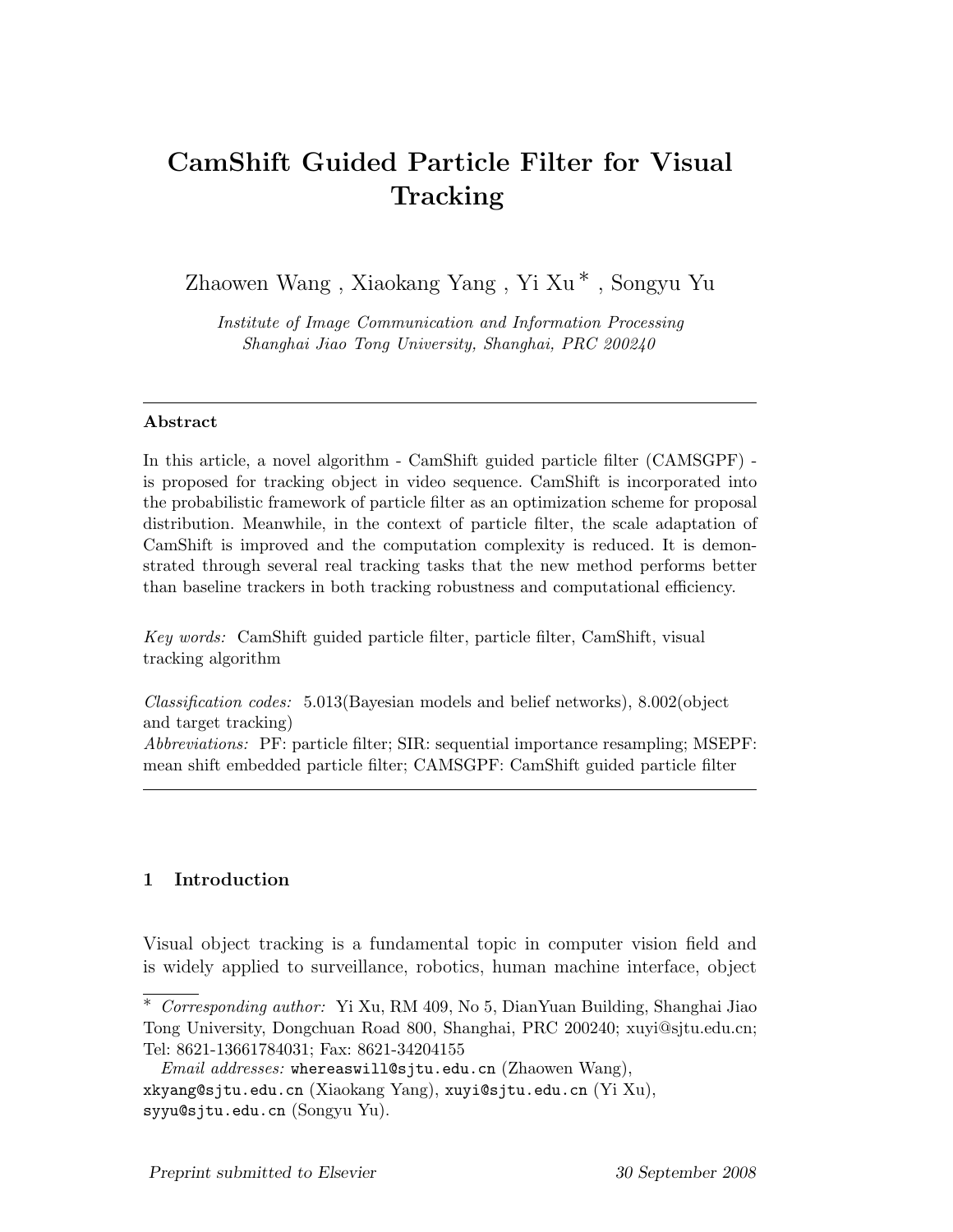based video coding, etc. However, the task of robust tracking is very challenging regarding fast motion, occlusion, structural deformation, illumination variation, background clutters, real-time restriction, etc.

To handle these problems, many efforts have been paid to devise good tracking algorithms. One promising category is sequential Monte Carlo methods, also known as particle filers (PFs), which recursively estimate target posterior with discrete sample-weight pairs in a dynamic Bayesian framework. The basic idea was introduced by Hammersley & Morton (1954), and developed into various improved versions over the last decade (Carpenter et al., 1999; Gordon et al., 1993; Kanazawa et al., 1995; MacCormick & Blake, 1999). Due to particle filters' non-Gaussian non-linear assumption and multiple hypothesis property, they have been successfully applied to visual tracking (Isard & Blake, 1998; Perez et al., 2002), and show unique merit in cluttered environment. However, the inefficiency in sampling (due to the problem of degeneracy and impoverishment(Arulampalam et al., 2002)) and the huge computational complexity limit the usefulness of particle filter in on-line tracking.

Another popular tracking method is mean shift procedure, which finds the local maximum of probability distribution in the direction of gradient. Comaniciu & Ramesh (2000) gave a strict proof of the convergence of the algorithm, and Comaniciu et al. (2000) proposed a mean shift based tracking method. As a deterministic method, mean shift keeps single hypothesis and is thus computationally efficient. But it may run into trouble when similar objects are presented in background or when occlusion occurs.

Based on the pros and cons of particle filter and mean shift, Shan et al. (2004) proposed a new algorithm, Mean Shift Embedded Particle Filter (MSEPF). In MSEPF, mean shift is performed on each of the particles after they are propagated, so that the particles are "herded" to nearby local modes with large probability. Thus, the problem of degeneracy, where the weights of most particles become negligibly small after a few iterations, is tackled effectively. Moreover, as MSEPF can make better estimation of posterior even with a smaller set of samples, the computation cost is reduced proportionally. Similar efforts on combining mean shift with particle filter have also been reported in the work of Koichiro et al. (2004), Maggio & Cavallaro (2005), and Cai et al. (2006). However, for all the algorithms in this group, mean shift will inevitably make the samples too concentrated, aggravating another problem of particle filter - sample impoverishment.

In this paper, we further extend the idea of MSEPF and propose a novel algorithm, CamShift Guided Particle Filter (CAMSGPF). Here CamShift – an upgraded version of mean shift invented by Bradski (1998) – is used together with particle filter. Various mechanisms are devised to integrate the two kinds of basic algorithms so that they can benefit from each other. On one hand,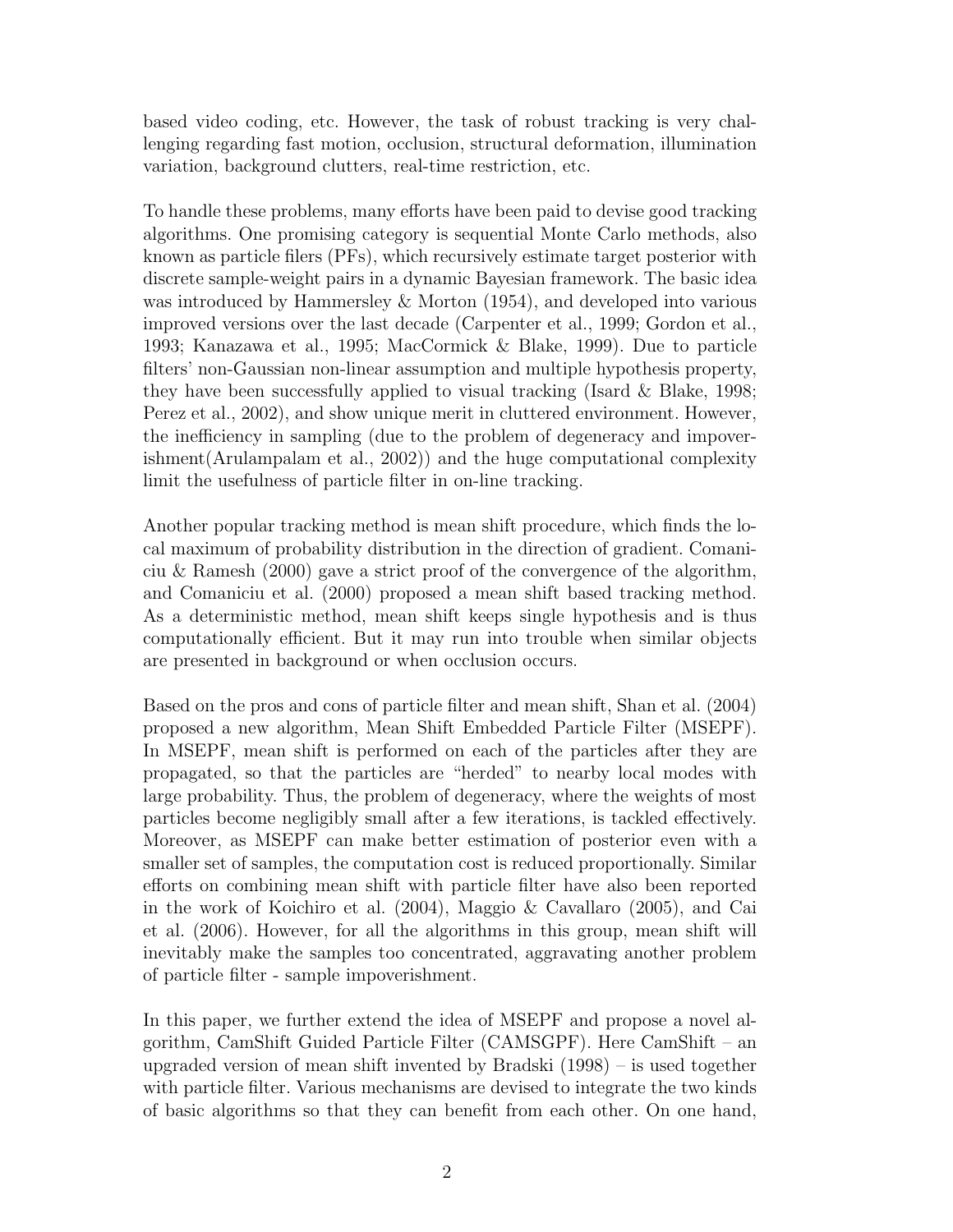CamShift optimizes the scale of each particle as well as its position, and thus plays an even stronger role than mean shift in improving the sampling efficiency of particle filter. On the other hand, the multiple hypothesis nature of particle filter enables CamShift to adjust scaling factor adaptively; and the redundancy between particles is explored so that CamShift can be applied in a simplified way on the whole particle set. Moreover, an ad-hoc scheme is employed in CAMSGPF to attack the problem of sample impoverishment. All these improvements are realized through a novel proposal density optimized by a modified CamShift, and the resultant filter remains valid from a Bayesian perspective.

Thanks to the features mentioned above, the proposed CAMSGPF algorithm is particularly competent for tracking video objects with great variation in scale, and has an advantage when tracking in cluttered background. The high efficiency of the algorithm is also appealing to applications where computational resources are limited. As verified by several real video sequences in our experiments, CAMSGPF outperforms standard particle filter and mean shift based trackers in terms of both robustness and efficiency.

The remainder of the paper is organized as follows. We first specify the system models in Section 2. The details on the integration of CamShift into particle filter are presented in Section 3. The ad-hoc scheme to resolve sample impoverishment is discussed in Section 4. Then experimental results are given in Section 5. In Section 6 we conclude the paper.

#### 2 System Models

In our system, the target to be tracked in video sequence is modeled by a state vector:

$$
\mathbf{x} = (x, y, l, h)^T \tag{1}
$$

so that a rectangle box centered at coordinate  $(x, y)$  with length l and height h just covers the target in the image. For convenience, we denote

$$
\mathbf{p} \equiv (x, y)^T \tag{2}
$$

$$
\mathbf{s} \equiv (l, h)^T \tag{3}
$$

as the position and scale subspace of state vector.

The state dynamics are modelled with the commonly used standard 2nd order autoregressive process:

$$
p(\mathbf{x}_t|\mathbf{x}_{0:t-1}) = \mathcal{N}(\mathbf{x}_t; 2\mathbf{x}_{t-1} - \mathbf{x}_{t-2}, \Sigma_D)
$$
\n(4)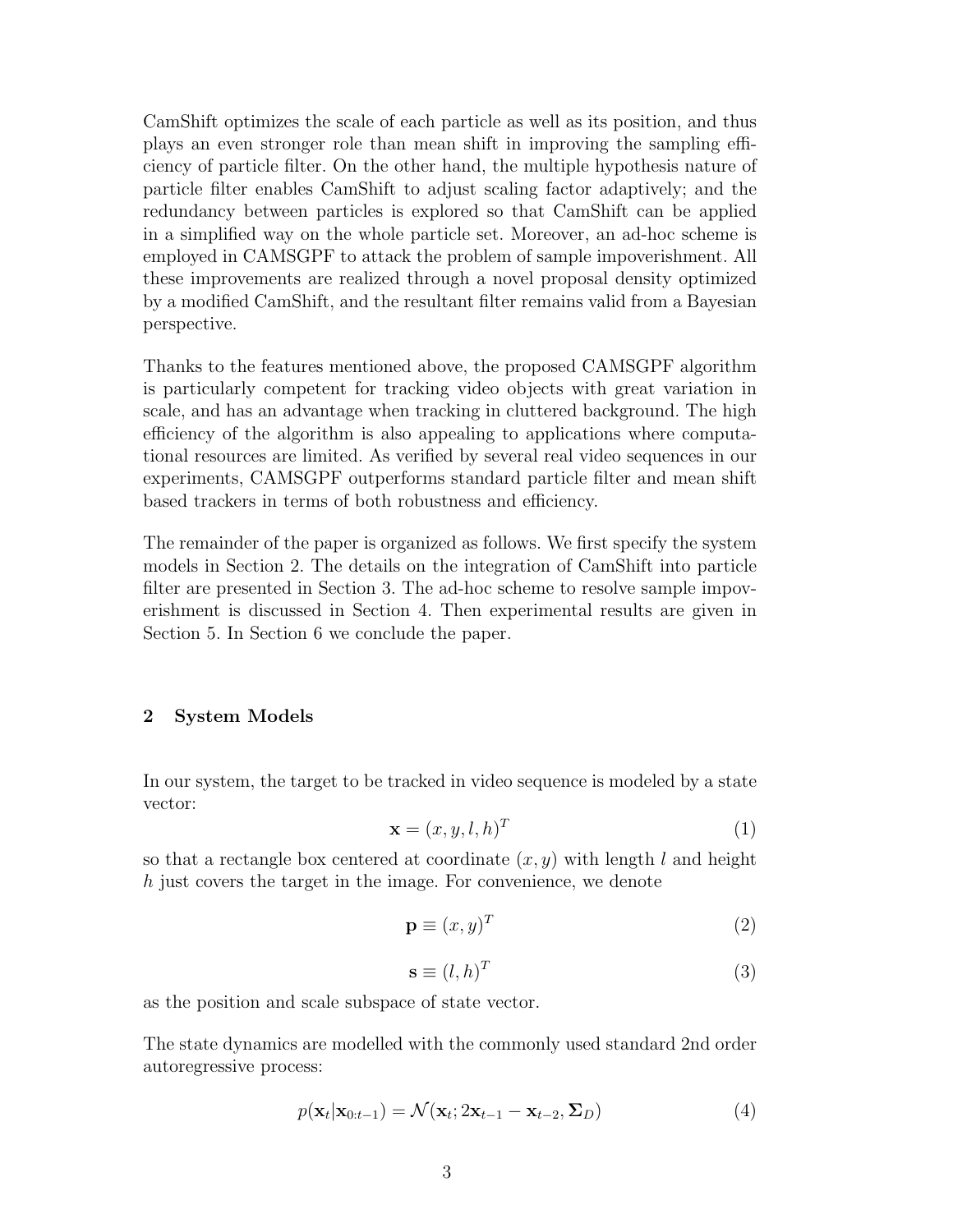where  $\mathbf{x}_{0:t-1}$  denotes the state sequence up to time  $t-1$ , and  $\mathcal{N}(\cdot, \cdot)$  stands for Gaussian distribution. The dynamic equation (4) in fact predicts the current state  $x_t$  as the sum of three terms: the previous state  $x_{t-1}$ , the displacement of last transition  $x_{t-1} - x_{t-2}$ , and a zero-mean gaussian noise with covariance matrix  $\Sigma_D$ . This simple model can well simulate most object motions, and plays a vital role in simplifying the overall algorithm as can be seen later in Section 3.2.

The observation model here is based on HSV color histogram, a popular approach first used by Perez et al. (2002). Given the current observation  $z_t$  (i.e. the current image frame), the candidate color histogram  $H(\mathbf{x}_t, \mathbf{z}_t)$  is evaluated in a region of  $z_t$  covered by  $x_t$ . Then it is compared with the reference color histogram  $\mathbf{H}^*$  using Bhattacharyya similarity metric  $D|, |$ . The likelihood distribution is defined to have an exponential form that favors small Bhattacharyya metric:

$$
p(\mathbf{z}_t|\mathbf{x}_t) \propto e^{-\lambda D^2[\mathbf{H}^*, \mathbf{H}(\mathbf{x}_t, \mathbf{z}_t)]}
$$
\n(5)

where parameter  $\lambda$  is a set to 20 by Perez et al. (2002).

With the dynamic and observation models of Eq. (4) and (5), we can recursively estimate the target posterior  $p(\mathbf{x}_t|\mathbf{z}_{0:t})$  on each arrival of new observation by any Bayesian filter. In the following sections, we will show how this is done with the proposed CamShift guided particle filter.

#### 3 CamShift Guided Particle Filter

The framework of CAMSGPF is based on the well-known Sequential Importance Resampling (SIR) particle filter (Gordon et al., 1993). In SIR particle filter, the probability distribution of target state is approximated via a finite set of N samples (particles) with state  $\{x^i\}_{i=1...N}$  and the associated weight  ${w<sup>i</sup>}_{i=1...N}$ . Given the sample set at the previous time,  ${x<sup>i</sup>_{t-1}, w<sup>i</sup>_{t-1}}_{i=1...N}$ , the filtering starts by propagating each sample with a stochastic displacement according to some proposal distribution  $q(\mathbf{x}_t|\mathbf{x}_{0:t-1}, \mathbf{z}_t)$ . Observation is then made at the resultant state  $\{\mathbf x_t^i\}_{i=1...N}$  and the new sample weight is updated by:

$$
w_t^i \propto w_{t-1}^i \frac{p(\mathbf{z}_t|\mathbf{x}_t^i)p(\mathbf{x}_t^i|\mathbf{x}_{0:t-1}^i)}{q(\mathbf{x}_t^i|\mathbf{x}_{0:t-1}^i, \mathbf{z}_t)} \tag{6}
$$

Finally, a resample step will take place when necessary, so that samples with large weight are multiplied and samples with small weight are eliminated. Thus we get the sample set  $\{\mathbf x_t^i, w_t^i\}_{i=1...N}$  which corresponds to the target posterior at current time.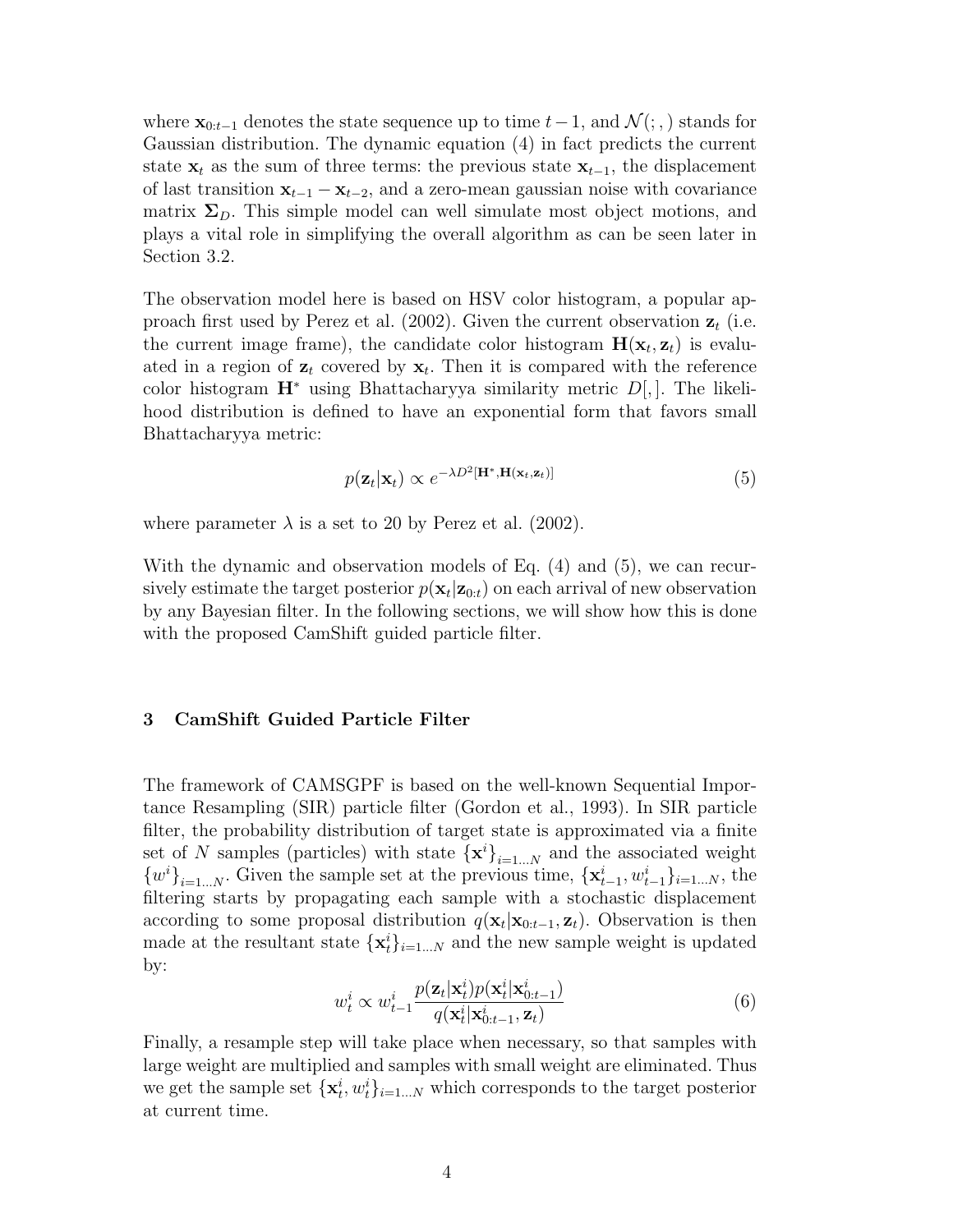

Fig. 1. The framework of CAMSGPF. Each blob's horizontal position and area represent the state and weight of a sample. The highlighted color indicates likelihood evaluated by observation model. The optimized proposal density is found in the dashed block.

The critical issue in SIR filter is the design of proposal density  $q(\mathbf{x}_t|\mathbf{x}_{0:t-1}, \mathbf{z}_t)$ . Technically, any pdf supporting the target posterior can be considered. For example, the dynamic distribution  $p(\mathbf{x}_t|\mathbf{x}_{0:t-1})$  is often used as proposal density for implementation convenience. However, a careless choice of proposal density may lead to poor sampling efficiency, generating a set of samples most of which stay far away from posterior modes – a problem known as degeneracy(Arulampalam et al., 2002).

In the proposed CAMSGPF algorithm, we introduce a new proposal density whose probabilistic parameter is optimized in the light of current observation before samples are drawn from it. For each particle  $\mathbf{x}_{t-1}^i$ , we first search a local mode  $\tilde{\mathbf{x}}_t^i$  near its dynamic propagation center using CamShift method:

$$
\tilde{\mathbf{x}}_t^i = CamShift\left(\bar{\mathbf{x}}_t^i, \mathbf{z}_t\right) \tag{7}
$$

where  $\bar{\mathbf{x}}_t^i = \mathrm{E}_{p(\mathbf{x}_t|\mathbf{x}_{0:t-1}^i)}[\mathbf{x}_t] = 2\mathbf{x}_{t-1}^i - \mathbf{x}_{t-2}^i$ ;  $CamShift(\mathbf{x}, \mathbf{z})$  returns the Cam-Shift result with initial value  $x$  and observation  $z$ . Then the proposal density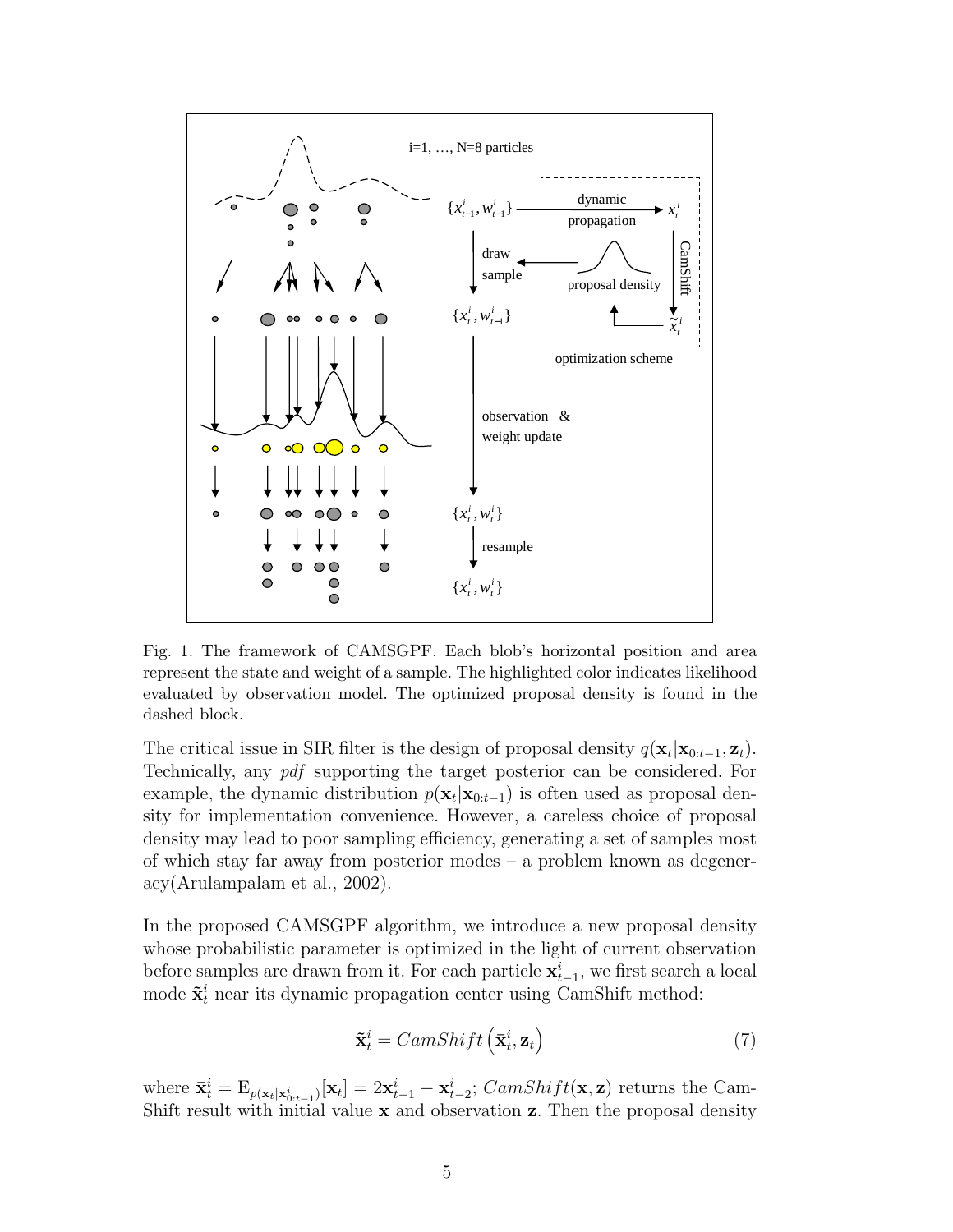is defined as a Gaussian distribution <sup>1</sup> centered at  $\tilde{\mathbf{x}}_t^i$ :

$$
q(\mathbf{x}_t^i|\mathbf{x}_{0:t-1}^i,\mathbf{z}_t) = \mathcal{N}\left(\mathbf{x}_t^i;\tilde{\mathbf{x}}_t^i,\Sigma_{CAM}\right)
$$
\n(8)

where  $\Sigma_{CAM}$  is a fixed covariance matrix capturing the potential error in CamShift. Eq. (8) is reminiscent of the Gaussian proposal density in unscented particle filter (UPF) proposed by Van der Merwe et al. (2000). UPF determines the parameters of Gaussian proposal via unscented transformation, whereas our method optimizes them by CamShift algorithm.

The proposal density of Eq. (8) takes into account current observation as well as state dynamics, so that particles drawn form it are implicitly driven towards posterior modes. In this way, fewer samples are required to approximate the posterior distribution and the problem of degeneracy is greatly alleviated. The framework of CAMSGPF is outlined in Fig. 1.

The idea presented above shows how CamShift can help particle filter draw a good sample set. On the other hand, we have found the performance of Cam-Shift can also be improved in the context of particle filter: the optimization in scale subspace becomes more accurate and the computational complexity is substantially reduced. In the sequel, we shall discuss these issues in detail.

#### 3.1 CamShift on One Sample

As implied by Eq. (7) and (8), in CAMSGPF, the Gaussian center of proposal density is obtained by applying CamShift procedure on the dynamic transition center  $\bar{\mathbf{x}}_t^i$  of each sample. Let us denote the position and scale substates of  $\bar{\mathbf{x}}_t^i$ as  $\bar{\mathbf{p}}_t^i$  and  $\bar{\mathbf{s}}_t^i$ . They are adjusted iteratively to local mode  $\tilde{\mathbf{p}}_t^i$  and  $\tilde{\mathbf{s}}_t^i$ , which constitute the Gaussian center  $\tilde{\mathbf{x}}_t^i$ .

The shift of position  $\bar{\mathbf{p}}_t^i$  in one iteration is directed by mean shift vector (Comaniciu et al., 2000):

$$
\mathbf{M}_{r,g}(\bar{\mathbf{p}}_t^i) = \frac{\sum_{j=1}^M \mathbf{p}_j m(\mathbf{p}_j) g\left(\left\|\frac{\bar{\mathbf{p}}_t^i - \mathbf{p}_j}{r}\right\|^2\right)}{\sum_{j=1}^M m(\mathbf{p}_j) g\left(\left\|\frac{\bar{\mathbf{p}}_t^i - \mathbf{p}_j}{r}\right\|^2\right)} - \bar{\mathbf{p}}_t^i
$$
(9)

where  ${p_j}_{j=1...M}$  are pixel coordinates within the rectangle area specified by state  $\bar{\mathbf{x}}_t^i$ ;  $m(\mathbf{p}_j)$  is the likelihood weight for pixel value at  $\mathbf{p}_j$ , which is the square root of corresponding histogram bin ratio between  $\mathbf{H}^*$  and  $\mathbf{H}(\bar{\mathbf{x}}_t^i, \mathbf{z}_t)$ ;

<sup>&</sup>lt;sup>1</sup> In fact, the form of proposal density is not restricted to Gaussian. We use Gaussian here just for simplicity.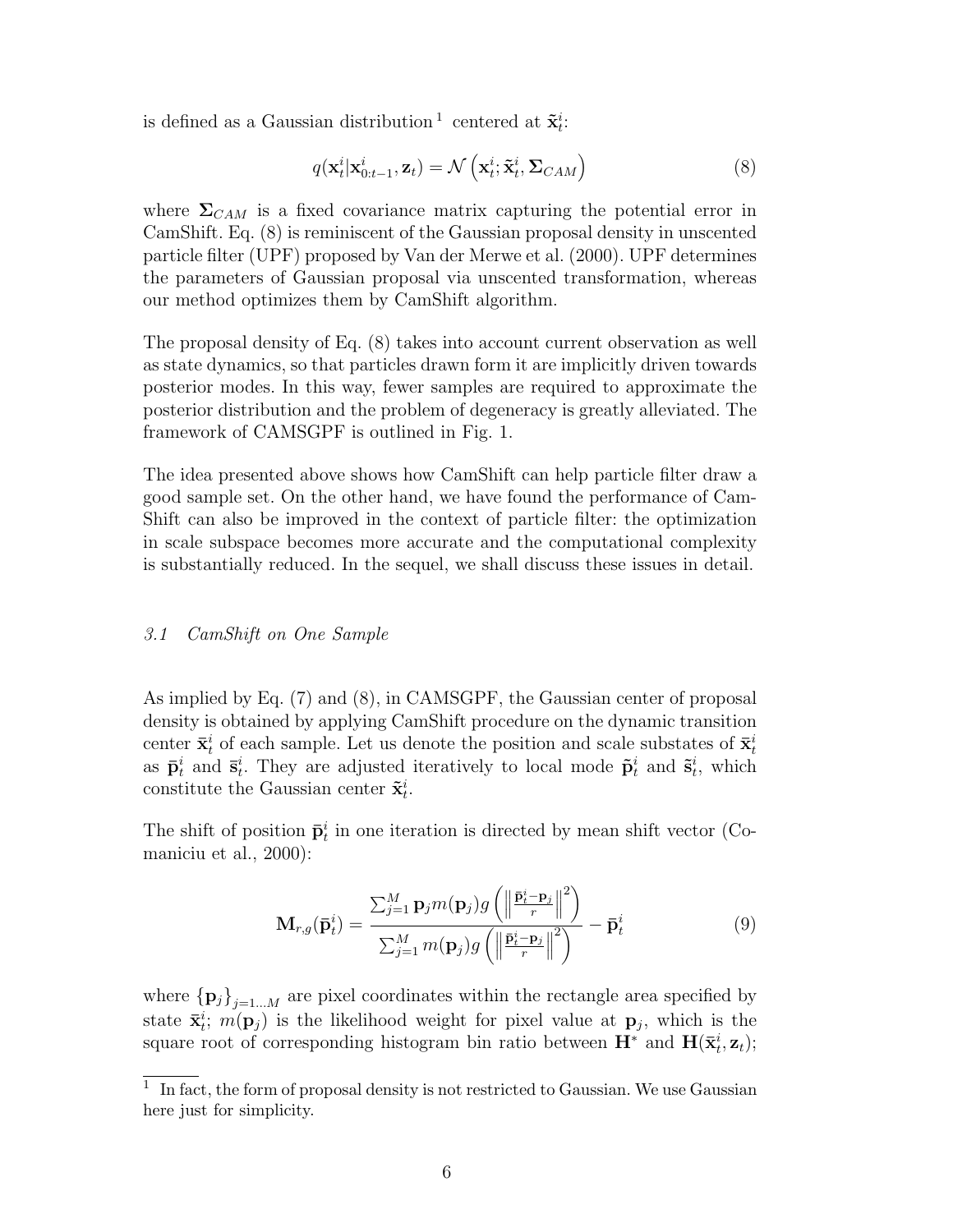

Fig. 2. With the moment-scale relationship of Eq. (11), CamShift can successfully track a man's face (a); while fails to adjust the scale properly when tracking a red car in field (b).

 $g()$  is a kernel profile function; and r is the window radius for normalization. With the above mean shift vector, the position  $\bar{\mathbf{p}}_t^i$  is updated by

$$
\bar{\mathbf{p}}_t^i \leftarrow \bar{\mathbf{p}}_t^i + \mathbf{M}_{r,g}(\bar{\mathbf{p}}_t^i) \tag{10}
$$

As Eq. (9) and (10) are evaluated repeatedly,  $\bar{\mathbf{p}}_t^i$  is guaranteed to converge. The converged value is used as the local mode  $\tilde{\mathbf{p}}_t^i$ .

The adjustment of the scale substate  $\bar{\mathbf{s}}_t^i = (\bar{l}_t^i, \bar{h}_t^i)^T$  is also based on pixel likelihood weight  $m(\mathbf{p}_i)$ , which is the byproduct in evaluating mean shift vector according to Eq. (9). Since a denser pixel weight distribution (larger zeroth moment of the likelihood distribution image) implies a larger target size, the scale  $\bar{\mathbf{s}}_t^i$  is adjusted by Bradski (1998) in proportion to the zeroth moment:

$$
\overline{\mathbf{s}}_t^i \leftarrow k \sqrt{\frac{M_{00}(\overline{\mathbf{x}}_t^i)}{256 \times \overline{l}_t^i \times \overline{h}_t^i}} \cdot \overline{\mathbf{s}}_t^i
$$
\n(11)

where k is a constant determined empirically, and the zero moment  $M_{00}(\bar{\mathbf{x}}_t^i)$ is calculated by

$$
M_{00}(\bar{\mathbf{x}}_t^i) = \sum_{j=1}^M m(\mathbf{p}_j)
$$
\n(12)

where the pixel set  ${p_j}_{j=1...M}$  is defined as in Eq. (9). Note the moment should be normalized by the maximum value of probability distribution (256 in the 8-bit case).

Since the relationship between zeroth moment and target size in Eq. (11) is found empirically, it can only work properly in limited situations. For example, with the parameter set by Bradski (1998), CamShift can track human face successfully, but may fail to adjust the target size in more general applications (Fig. 2).

This shortcoming is easily tackled in CAMSGPF with the multiple hypothe-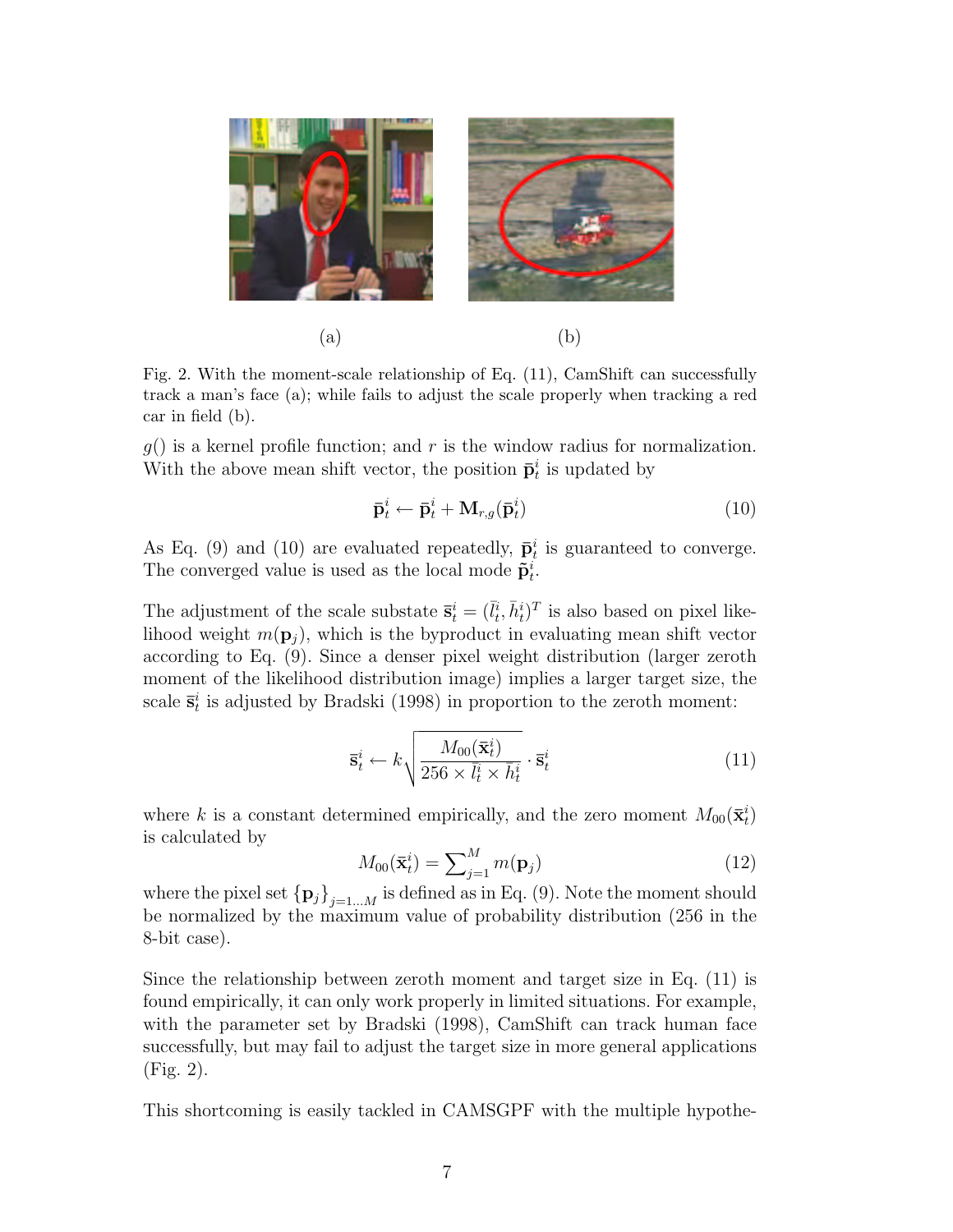sis nature of particle filter. When applying CamShift to each  $\bar{\mathbf{x}}_t^i$ , we will try moment-size estimation functions with different constant  $k^i$ , so that the resultant state  $\tilde{\mathbf{x}}_t^i$  is granted the opportunities of both scaling up and scaling down. Here  $k^i$  is drawn randomly from two predefined candidates,  $k_1$  and  $k_2$  $(k_1 > k_2)$ , which enlarges and diminishes the size respectively:

$$
k^{i} = \begin{cases} k_{1} & \text{if } u < \frac{1}{2} \\ k_{2} & \text{if } u \ge \frac{1}{2} \end{cases}
$$
 (13)

where variable u is randomly drawn from uniform distribution  $U[0, 1)$ . The selected  $k^i$  is substituted into Eq. (11) when we update the target scale in each CamShift iteration. As different scales are tried on all proposal centers  $\tilde{\mathbf{x}}_t^i$ , samples generated from the proposal density can either increase or decrease in scale subspace. The well-scaled samples will gain a larger weight through observation model, while the badly-scaled samples will be eliminated in the process of resampling. With this multi-hypothesis and test paradigm, we can properly adjust the target size without knowing the precise moment-size relationship.

## 3.2 Efficiency Improvement

The time consumption of CAMSGPF is greatly reduced with the proposal density optimized by CamShift, because fewer particles are required to accomplish target state tracking. At the same time, however, this improvement in efficiency is partly cancelled out by the introduction of CamShift, since CamShift takes extra time besides particle filter in the overall algorithm. What's worse, a traditional CamShift (or mean shift) procedure is more complicated than a generic particle filter recursion cycle. So it is expected that the computation spent in finding proposal density by CamShift will dominate in CAMSGPF algorithm, which becomes the bottleneck to further improve the algorithm efficiency.

In fact, when integrated with particle filter, the CamShift procedure can be applied in a much simpler manner than it is used alone. The simplification lies in several aspects:

1) At each time step, we do not need to apply CamShift on all dynamic transition center  $\bar{\mathbf{x}}_t^i$ 's. Instead, only one CamShift procedure is needed for a group of  $\bar{\mathbf{x}}_t^{i}$ 's that are adjacent in state space, since the states within a neighborhood will be shifted to the same position and share approximately the same zero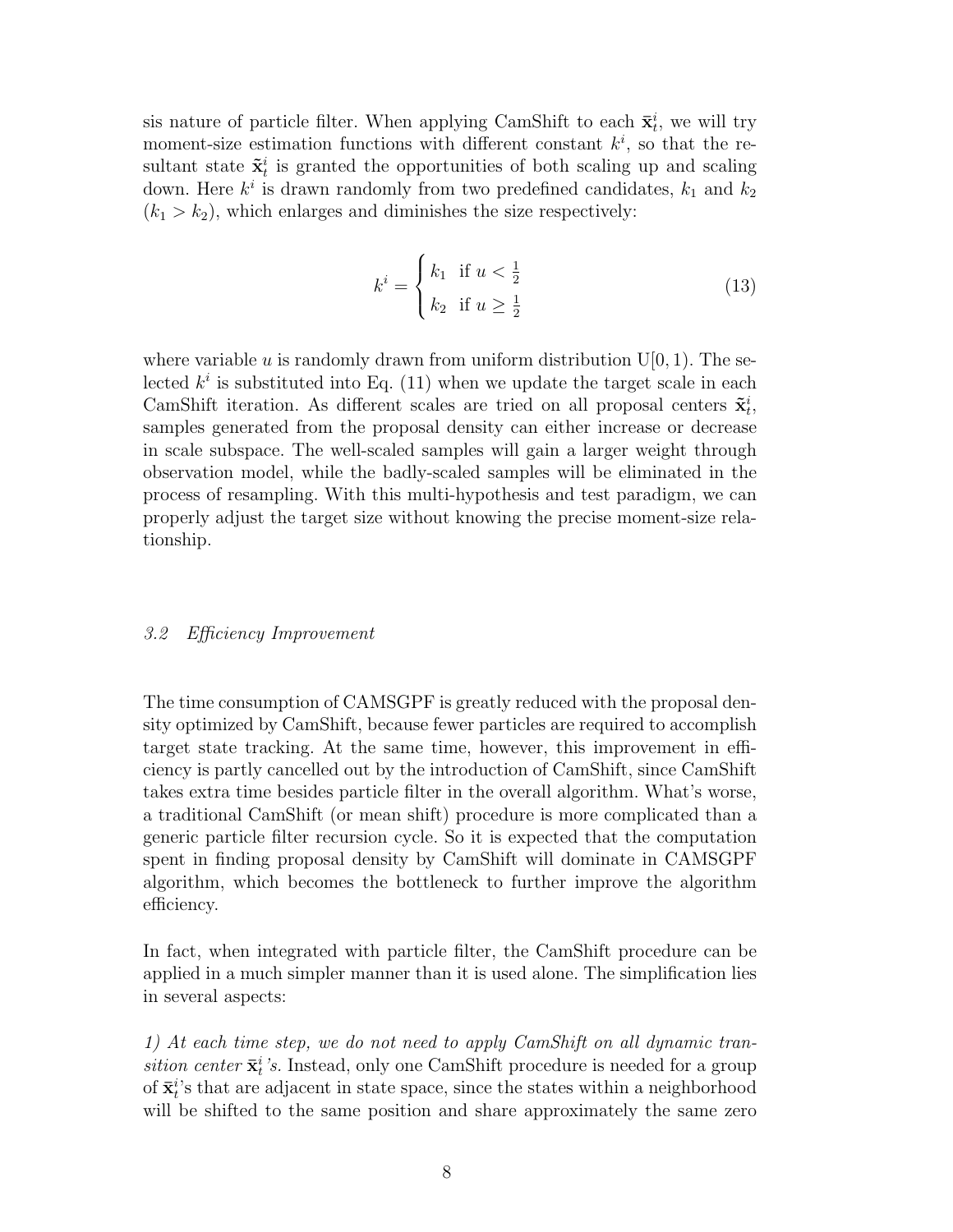moment density:

 $\overline{a}$ 

$$
\begin{cases} \tilde{\mathbf{p}}_t^j \approx \tilde{\mathbf{p}}_t^i\\ m_{00}(\bar{\mathbf{x}}_t^j) \approx m_{00}(\bar{\mathbf{x}}_t^i) \end{cases} \text{ for } \bar{\mathbf{x}}_t^j \in \Omega(\bar{\mathbf{x}}_t^i)
$$
 (14)

where  $\Omega(\bar{\mathbf{x}}_t^i)$  is a neighborhood centered at  $\bar{\mathbf{x}}_t^i$ , and the zero moment density  $m_{00}(\bar{\mathbf{x}}_t^i)$  is defined as

$$
m_{00}(\bar{\mathbf{x}}_t^i) \equiv \frac{M_{00}(\bar{\mathbf{x}}_t^i)}{256 \times \bar{l}_t^i \times \bar{h}_t^i}
$$
(15)

Insert Eq.  $(14)$ ,  $(15)$  into Eq.  $(11)$ , then the scale substate after I iterations of CamShift can be approximated by:

$$
\tilde{\mathbf{s}}_t^j \approx (k^j)^I \sqrt{m_{00}(\bar{\mathbf{x}}_t^i, I)} \cdot \bar{\mathbf{s}}_t^j \quad \text{for } \bar{\mathbf{x}}_t^j \in \Omega(\bar{\mathbf{x}}_t^i)
$$
 (16)

where  $m_{00}(\bar{\mathbf{x}}_t^i, I)$  stands for the accumulated product of  $m_{00}(\bar{\mathbf{x}}_t^i)$  in I iterations.

However, clustering dynamic transition centers into groups according to their proximity in state space is itself a time-demanding task, usually with time complexity quadratic to the number of center points. In CAMSGPF, a suboptimal but linear-time-complexity method is used to group the centers  $\{\bar{\mathbf{x}}_t^i\}_{i=1...N}$ . Remember  $\bar{\mathbf{x}}_t^{i}$ 's are generated by propagating particles  $\{\mathbf{x}_{t-1}^{i}\}_{i=1...N}$  from the last epoch. As duplicated samples in  $\{\mathbf x_{t-1}^i\}_{i=1...N}$  are indexed sequentially in the resampling step<sup>2</sup>, it will be very likely that two particles with consecutive indices are within a neighborhood:

$$
p\left(\mathbf{x}_{t-1}^{i+1} \in \Omega(\mathbf{x}_{t-1}^i)\right) \gg 0 \tag{17}
$$

Since  $\bar{\mathbf{x}}_t^i$  is related to  $\mathbf{x}_{t-1}^i$  through a common dynamic equation for any particle, it naturally leads to an analogy to Eq. (17) for  $\bar{\mathbf{x}}_t^i$ :

$$
p\left(\bar{\mathbf{x}}_t^{i+1} \in \Omega(\bar{\mathbf{x}}_t^i)\right) \gg 0 \tag{18}
$$

With the above knowledge, we are able to quickly cluster  $\bar{\mathbf{x}}_t^{i}$ 's into adjacent neighborhoods in a linear search. We inspect for each dynamic transition center  $\bar{\mathbf{x}}_t^i$  to see whether it is close enough to the previous center  $\bar{\mathbf{x}}_t^{i-1}$ . If that is the case, the previous CamShift result can be reused as suggested by Eq. (14) and Eq. (16); otherwise, a new CamShift is calculated for its own. It will be shown in Section 5.2 that this mechanism can reduce the number of necessary CamShifts considerably.

2) In CAMSGPF, CamShift is terminated after a small and fixed number of iterations, as opposed to the traditional procedure, which goes on until convergence. Even with a limited number of iterations, particles drawn from

 $\overline{2}$  This is the case for most resample schemes, like systematic resampling.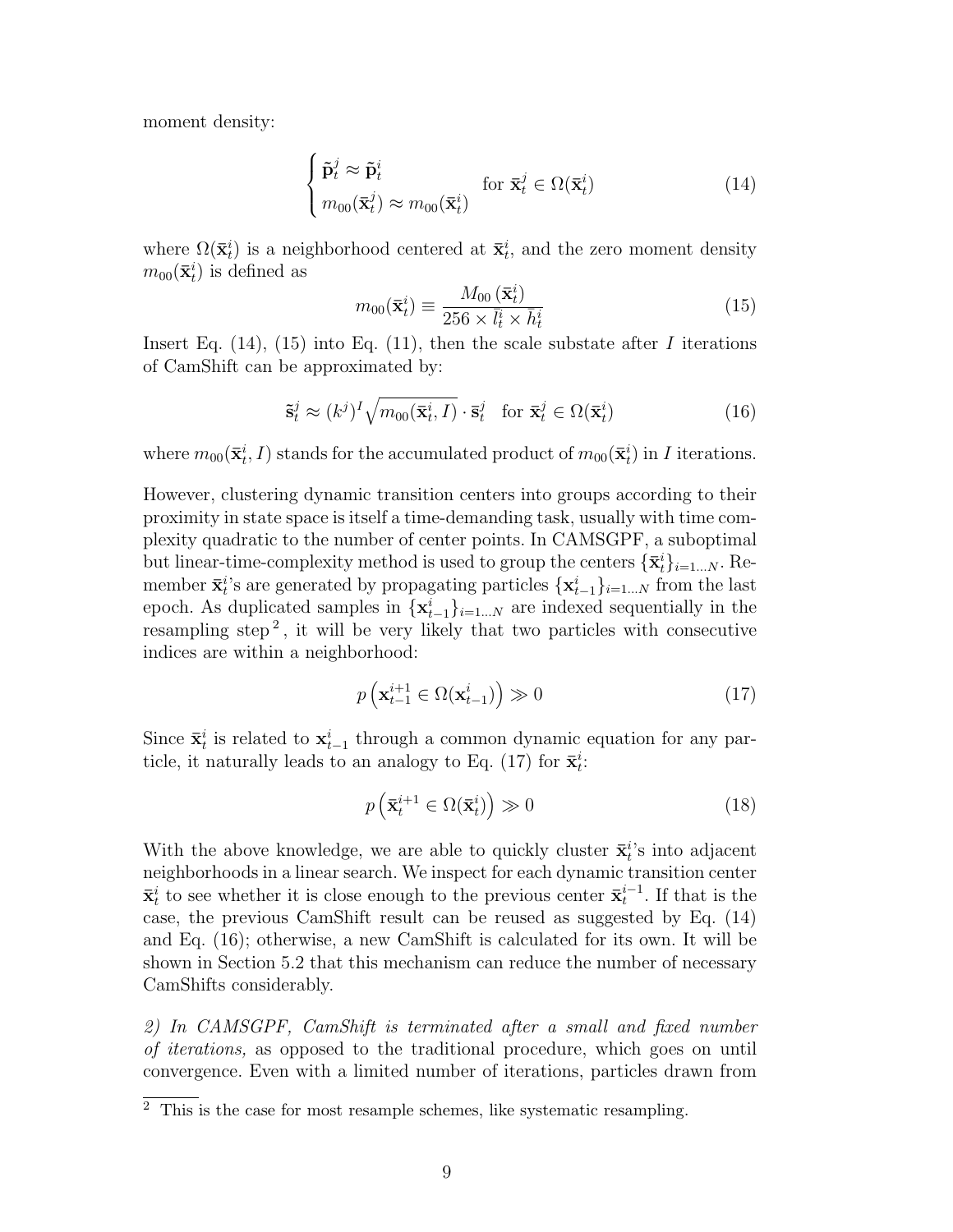the sub-optimized proposal density can still get closer to local mode at each time. This halfway drift to local mode is built into the displacement term of the 2nd order autoregressive dynamic model in Eq. (4), and will be carried to future time steps. Therefore, even if a sample is not shifted to the local mode at current time step, it can still transit in that direction "inertially", as long as the posterior distribution does not change drastically.

3) The validity of mean shift vector is no longer verified in our simplified Cam-Shift. Because of the complicated likelihood distribution, the mean shift vector found by Eq. (9) will sometimes point away from local maximum. Thanks to particle filter, these improper shifts can be well handled in our algorithm. When a sample is drawn from a proposal whose center  $\tilde{\mathbf{x}}_t^i$  has been shifted or scaled apart from the true target state, it will be assigned a low weight by particle filter and eventually eliminated in resampling stage. So in CAMSGPF, the role of CamShift is to give particles some crude implications on propagation direction (through proposal density), while the judgment and feedback are left to particle filter. It is because of this interactive relationship that we name this algorithm CamShift guided particle filter.

With the above simplifications, substantial improvement in efficiency is guaranteed for our algorithm, since the computational load of CAMSGPF is proportional to the number of CamShift's for each proposal density optimization, and the computation for each CamShift is proportional to the number of iterations and verifications. The notation  $CamShift()$  throughout this paper refers to this simplified CamShift algorithm, unless otherwise stated. The algorithm is summarized in Table 1, with parameter  $I$  as the fixed number of iterations. The input arguments include initial state set  $\{\mathbf{\bar{x}}_t^i\}_{i=1...N}$  and current observation  $\mathbf{z}_t$ ; the output is the optimized proposal density centers  $\{\tilde{\mathbf{x}}_t^i\}_{i=1...N}$ .

#### 4 Resolving Impoverishment Problem

With CamShift integrated in CAMSGPF, all particles tend to transit in the same direction (to local modes). After a few iterations, most of them will collide together and sample diversity is severely lost. This gives rise to the problem of sample impoverishment (Arulampalam et al., 2002), which is fatal to the performance of tracker when proposal center returned by CamShift is trapped in false local mode. In order to maintain the balance between sampling effectiveness and diversity, we amend the original proposal density in Eq. (8) by superimposing a term of the dynamic model in Eq. (4):

$$
q'(\mathbf{x}_t|\mathbf{x}_{0:t-1},\mathbf{z}_t) = \alpha p(\mathbf{x}_t|\mathbf{x}_{0:t-1}) + (1-\alpha)q(\mathbf{x}_t|\mathbf{x}_{0:t-1},\mathbf{z}_t)
$$
(19)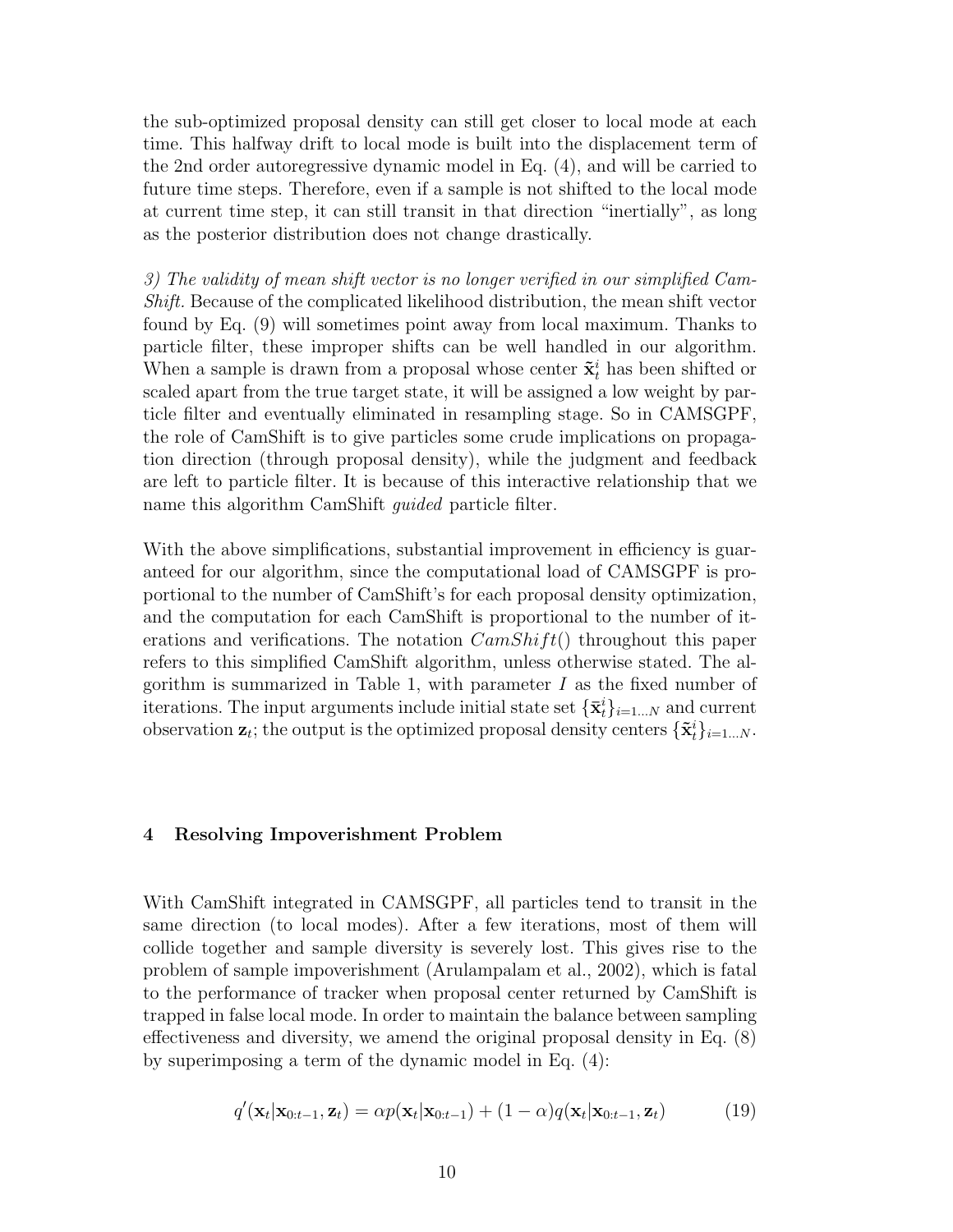Table 1 Algorithm of the Simplified CamShift in CAMSGPF

```
\{\tilde{\mathbf{x}}_t^i\}_{i=1...N} = CamShift(\{\bar{\mathbf{x}}_t^i\}_{i=1...N}, \mathbf{z}_t)• for (i = 1:N)\circ Draw u \sim U[0, 1)\circ if (u < \frac{1}{2})Set k^i = k_1◦ else
               Set k^i = k_2◦ endif
\circ if (i == 1 \text{ or } \bar{\mathbf{x}}_t^i \notin \Omega(\bar{\mathbf{x}}_t^{i-1}))Set \mathbf{x}^{ref} \equiv (\mathbf{p}^{ref}, \mathbf{s}^{ref})^T = \bar{\mathbf{x}}_t^i, m_{00}(\mathbf{x}^{ref}, 0) = 1for (j = 1 : I)Find mean shift vector \mathbf{M}_{r,q}(\mathbf{p}^{ref}) by Eq. (9)
                          Shift position: \mathbf{p}^{ref} = \mathbf{p}^{ref} + \mathbf{M}_{r,q}(\mathbf{p}^{ref})Find zero moment density m_{00}(\mathbf{x}^{ref}) by Eq. (15)
                          Accumulate moment: m_{00}(\mathbf{x}^{ref}, j) = m_{00}(\mathbf{x}^{ref}, j - 1) \times m_{00}(\mathbf{x}^{ref})endfor
◦ endif
\circ Set \tilde{\mathbf{x}}_t^i =\overline{a}\mathbf{p}^{ref}, (k^i)^I \sqrt{\ }\overline{m_{00}\left(\mathbf{x}^{ref}, I\right)}\cdot \mathbf{\bar{s}}_t^i\sqrt{T}• endfor
```
where  $\alpha$  is a constant controlling the relative importance of two linear components. In the final form of our proposed algorithm, samples will be drawn directly from  $q'$ ), and the weight is updated accordingly. We shall see in Section 5.1 that this ad-hoc amendment to proposal density indeed makes our CAMSGPF more robust in challenging tracking task.

#### 5 Experimental Results

In this section, the performance of CAMSGPF is compared with other trackers from a number of aspects. In the experiments, the parameters of CAMS-GPF are set as follows:  $k_1 = 1.2$ ;  $k_2 = 0.9$ ;  $I = 2$ ;  $\alpha = 0.5$ ;  $\Omega(\bar{\mathbf{x}}_t^i)$  =  ${x \mid ||x - \bar{x}_t||_2 < 2}; \Sigma_D = diag{1.0, 0.25, (5, 4; 4, 5) \times 10^{-4}}; \Sigma_{CAM} =$  $diag\{0.25, 0.25, 2 \times 10^{-4}, 2 \times 10^{-4}\}.$  All the tests are carried out on  $320 \times 240$ pixel sequences with a Pentium IV 2.8G PC. When we present tracking results in the following, the particle states are visualized on pictures as blue rectangles, while their average (the final output) is represented by a red bold rectangle.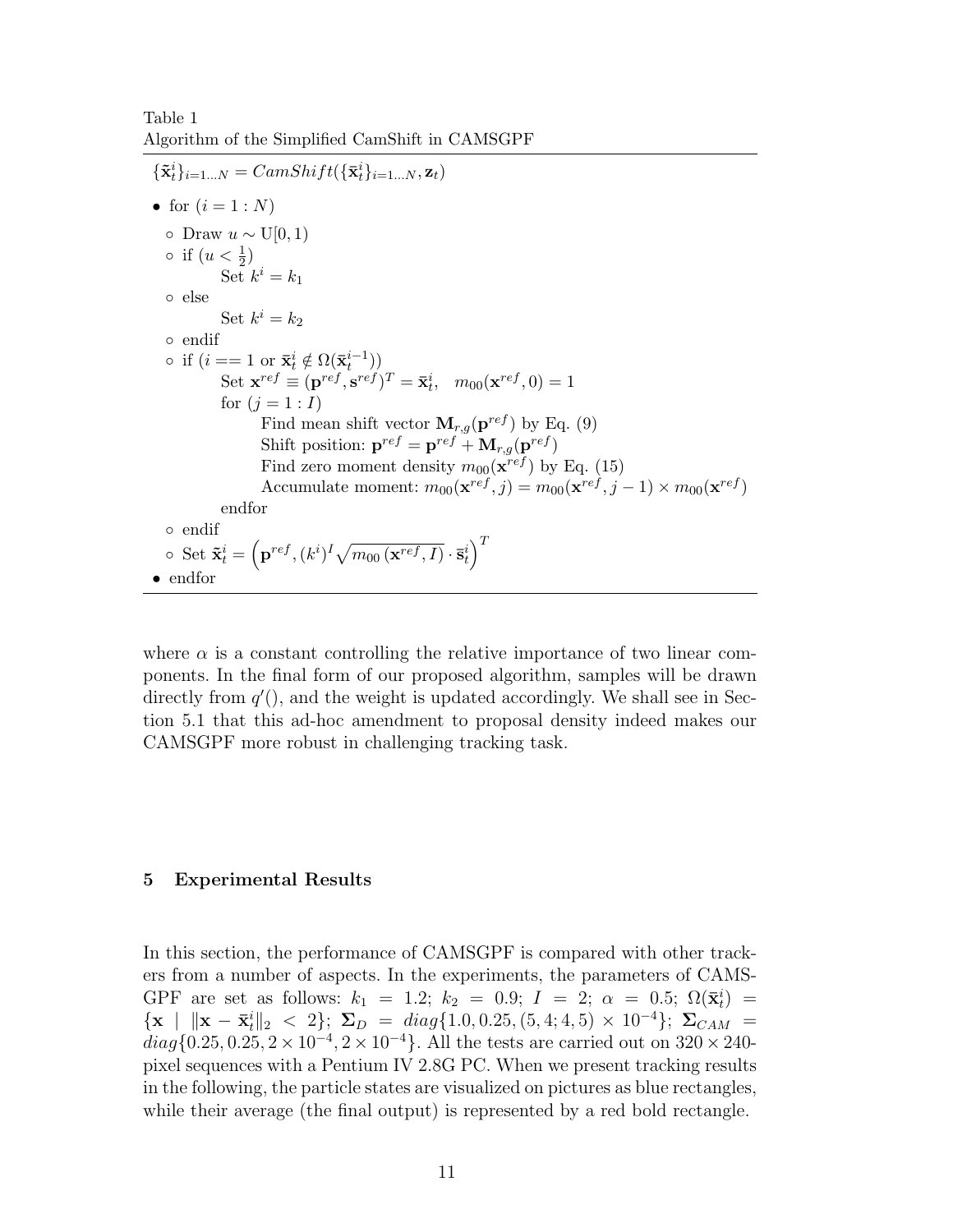## 5.1 Tracking Robustness

We first demonstrate the robustness of the proposed algorithm under various tracking conditions. Fig. 3 shows the CAMSGPF tracker is able to track a fast moving hockey player with only 10 particles. The same sequence is also tracked by a traditional particle filter (PF), with 100 particles and 10 particles respectively. PF with 100 particles is observed to track the target correctly throughout the sequence, and its output is used as benchmark here. The tracking results of the three trackers are compared in Fig. 4, which shows clearly that CAMSGPF with 10 particles can track almost as well as PF with 100 particles; while PF with 10 particles fails completely.

In Fig. 5, we compare several trackers' adaptation to substantial change of target scale in the "soccer" sequence. Some of the tracking results by CAMSGPF are listed in the third column, in comparison with those tracked by MSEPF and CamShift in the first and second column. It is observed that our method has the best adaptation to the change of target scale, as its output rectangle fits the target most closely.

Fig. 6 shows some tracking results carried out on "F1", a sequence featured with fast object motion and complete occlusion (in short time). With the



Fig. 3. "Hockey" sequence successfully tracked by CAMSGPF with 10 particles (frame 56, 211, 427, 516)



Fig. 4. Tracking results on "hockey" sequence by particle filter with 100 particles (solid line), 10 particles (dashed line), and CAMSGPF with 10 particles (crossed point). (a) results of x coordinate. (b) results of y coordinate.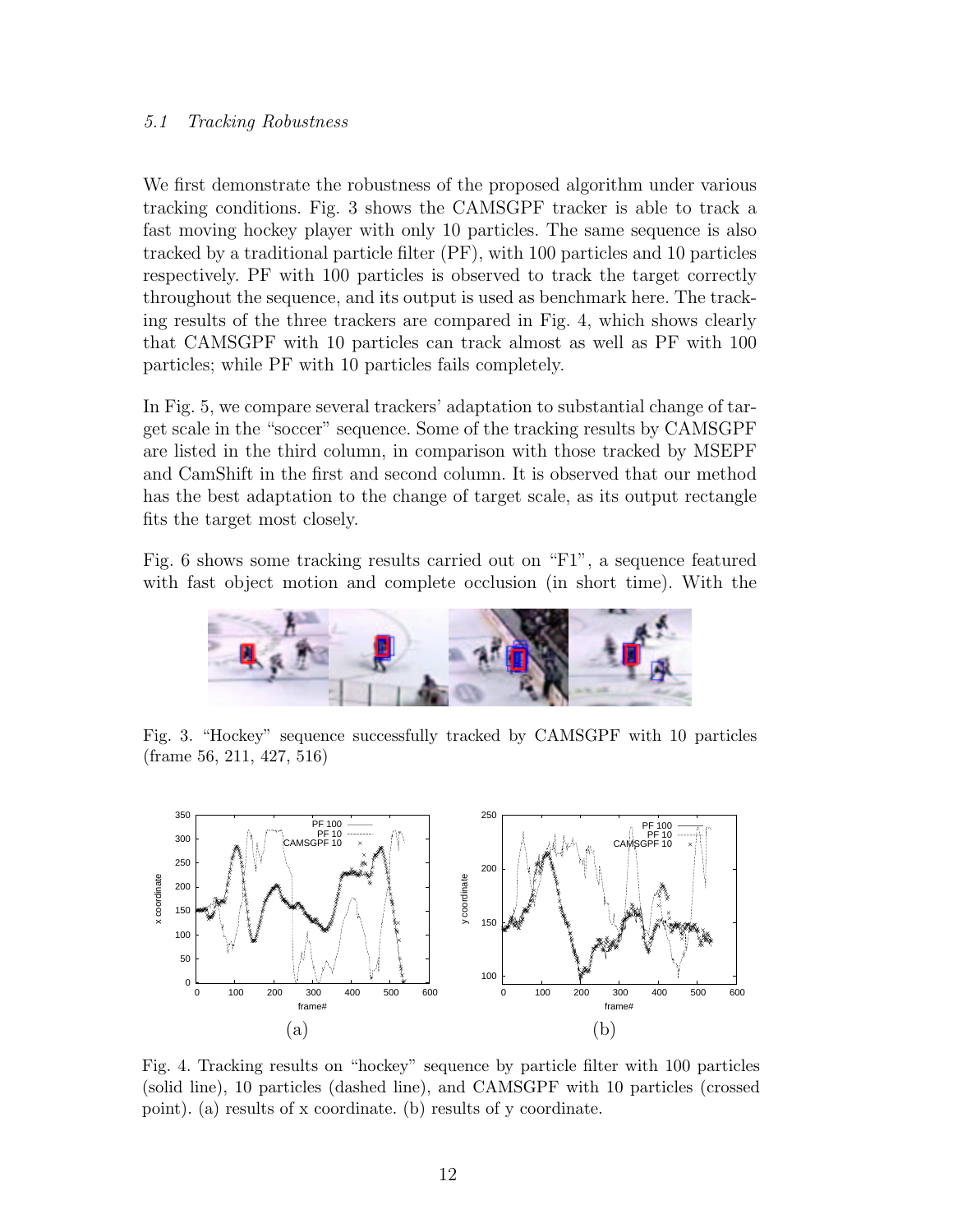

Fig. 5. "Soccer" sequence tracked by MSEPF, CamShift and CAMSGPF (in the columns from left to right). (frame 1, 114, 123, 176, 193)



Fig. 6. "F1" sequence tracked by MSEPF (odd rows) and CAMSGPF (even rows); CAMSGPF deals with the temporal occlusion well. (frame 12, 17, 19, 21, 28, 66, 109, 177)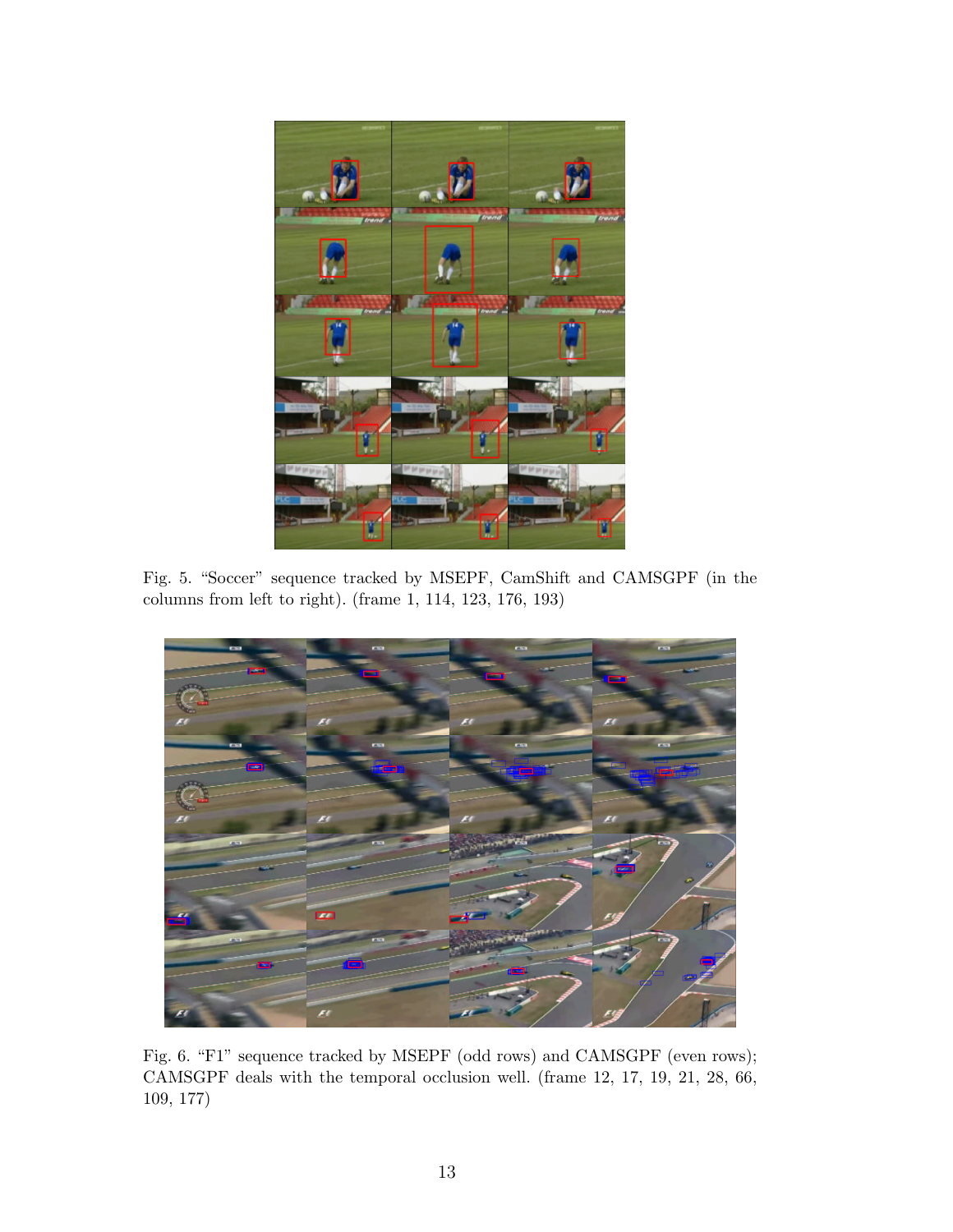

Fig. 7. Tracking results on "hockey", "redteam", "egtest01" and "F1" sequence.

method of MSEPF (the odd number rows), particles suffer seriously from impoverishment and overlap with each other most of the time. So when the occlusion occurs, they may get trapped to some false local maximum, and cannot recover from failure even when the target reappears. On the contrary, CAMSGPF can deal with the temporal occlusion well and tracks successfully throughout the sequence (the even number rows). Due to the dynamic propagation part in Eq. (19), the particles in CAMSGPF will spread more widely during the occlusion, thus granting the tracker a good chance to regain the target state when it shows up again.

# 5.2 Tracking Efficiency

To verify the efficiency achieved by adopting the simplified version of Cam-Shift, we compare the time consumption of CAMSGPF with MSEPF on several sequences, where both of them can track correctly, as illustrated in Fig. 7. Each sequence has been tracked by the two algorithms with a set of particle numbers, and the average time consumptions per frame are plotted in Fig. 8 (a)-(d). For all the sequences, the time consumptions of both algorithms grow linearly with the number of particles, but CAMSGPF is consistently faster than MSEPF.

This improvement is mainly attributed to the reduced number of CamShifts. As can be seen in Fig. 9, the actual number of CamShifts required to meet the approximation condition of Eq. (14) is only about half of the total particle number. Without executing a lot of redundant CamShifts, we can thus reduce the computational complexity of CAMSGPF tremendously.

Table 2 summarizes the performance of MSEPF and CAMSGPF on four sequences quantitatively. The average time consumption per particle, namely, the slope of the lines in Fig. 8, is listed in the left columns. We find that it takes CAMSGPF 30% to 50% less time than MSEPF to process each particle. In the right columns of Table 2, the average Bhattacharyya similarity metric between the tracking results and the target template is shown to indicate the tracking accuracy. The sacrifice in accuracy is trivial with respect to the time saved for all the sequences; and the great advantage of CAMSGPF over MSEPF in "F1" further confirms the result in Fig. 6.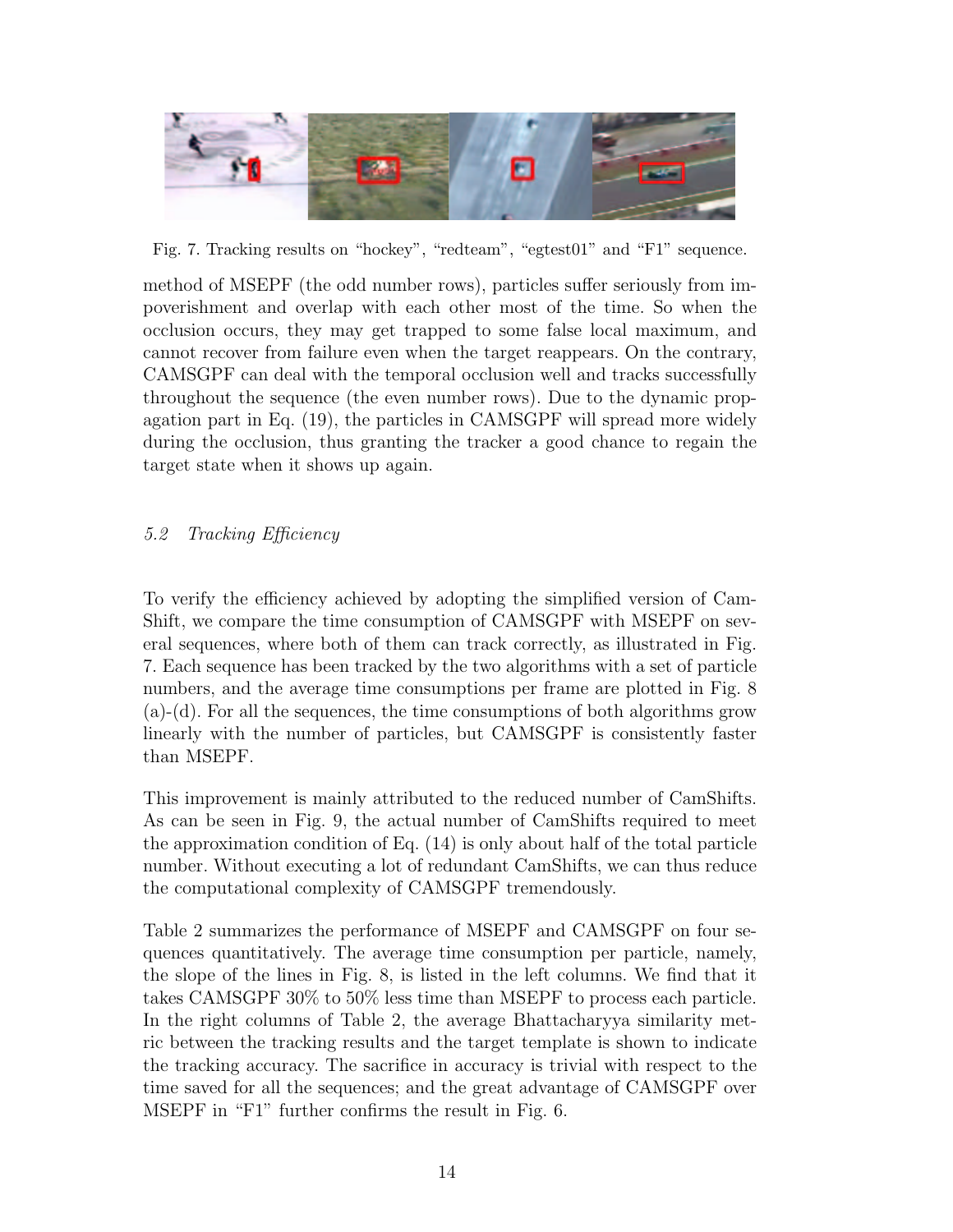

Fig. 8. Time consumption versus particle number, for CAMSGPF and MSEPF. (a) "redteam"; (b) "hockey"; (c) "egtest $01$ "; (d) "F1"



Fig. 9. Number of CamShifts applied in CAMSGPF with respect to different particle numbers.

# 6 Conclusions

A novel tracking algorithm, CAMSGPF, has been proposed by exploring the interaction between particle filtering and CamShift. CamShift helps improve the sampling efficiency of particle filter in both position and scale space; and meanwhile, in the context of particle filter, CamShift achieves better scale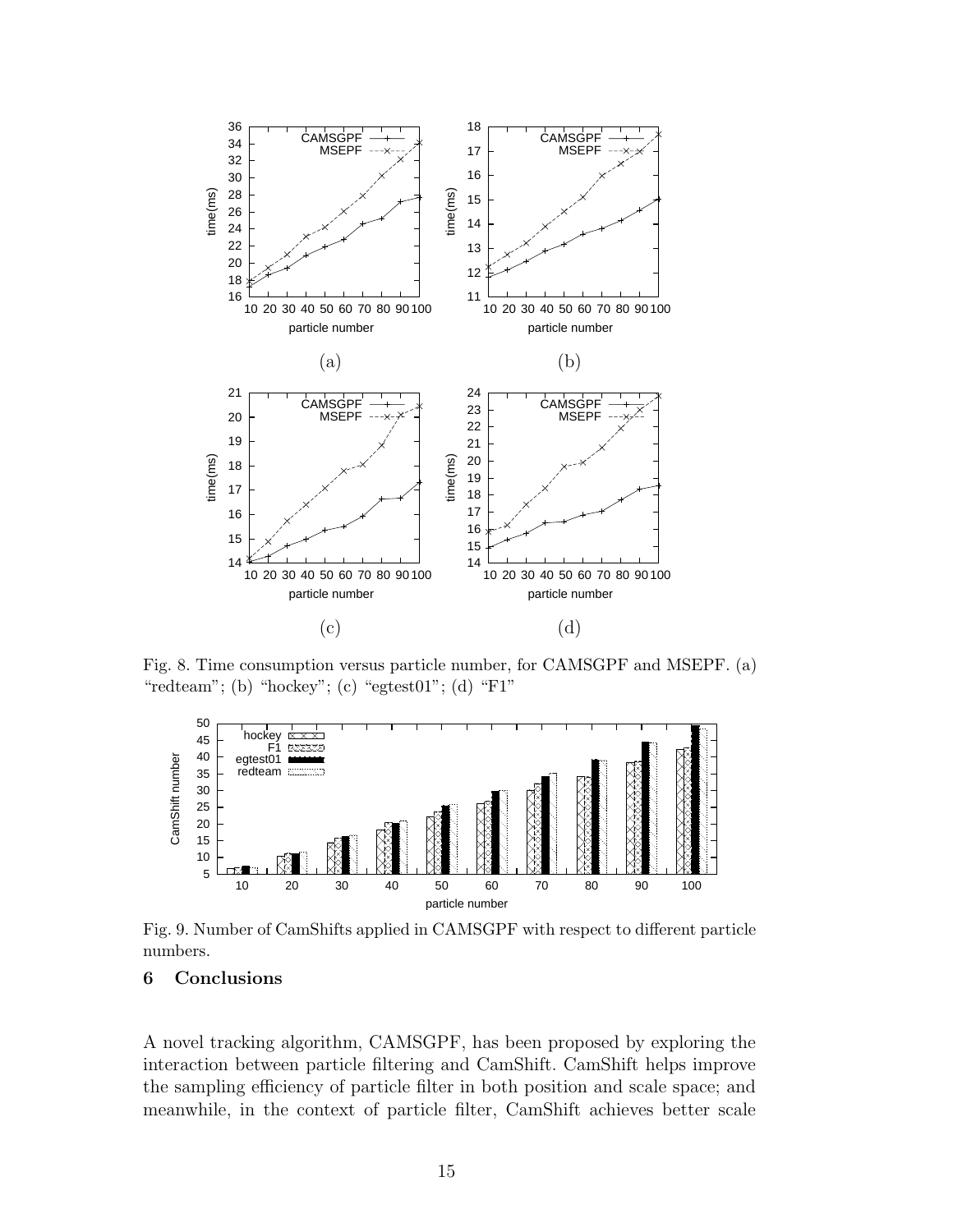| Sequence          | Time/Particle(ms) |                | Time   | Similarity metric* |         | Similarity |
|-------------------|-------------------|----------------|--------|--------------------|---------|------------|
|                   | <b>MSEPF</b>      | <b>CAMSGPF</b> | saved  | <b>MSEPF</b>       | CAMSGPF | difference |
| hockey            | 0.0618            | 0.0350         | 43.40% | 0.0903             | 0.0985  | $9.10\%$   |
| redteam           | 0.1807            | 0.1185         | 34.43% | 0.1150             | 0.1296  | 12.74%     |
| $\text{egtest}01$ | 0.0691            | 0.0357         | 48.40% | 0.1213             | 0.1231  | 1.52%      |
| F1                | 0.0903            | 0.0399         | 55.84% | 0.2695             | 0.2030  | $-24.66\%$ |

Table 2 Comparison of efficiency and accuracy between MSEPF and CAMSGPF

<sup>∗</sup> a smaller similarity metric indicates a better match between two objects

adaption and can be applied in a simplified way without much loss in performance. All these improvements, together with an anti-impoverishment scheme, are wrapped up in a proposal density function with parameter optimized by a modified CamShift, so that the overall Bayesian filter remains valid. The experimental results demonstrate that CAMSGPF outperforms CamShift and MSEPF in both tracking robustness and efficiency.

#### Acknowledgment

We thank Prof. Ercan E. Kuruoğlu from ISTI, Area Della Ricerca CNR for the helpful discussion, and the anonymous reviewers for the valuable comments that improved the paper substantially. This work was supported in part by NSFC (60502034), 863 Program (2006AA01Z124), Shanghai Postdoctoral Foundation (06R214138) and the 111 Project.

#### References

- Arulampalam, M.S., Maskell, S., Gordon, N., & Clapp, T., 2002. A Tutorial on Particle Filters for On-line Nonlinear/ Non-Gaussian Bayesian Tracking, IEEE Transactions of Signal Processing, vol. 50(2), pages 174-188.
- Bradski, G.R., 1998. Computer vision face tracking as a component of a perceptual user interface, the Workshop on Applications of Computer Vision, pages 214-219, Princeton, NJ.
- Cai, Y., Freitas, N., Little, J., 2006 Robust Visual Tracking for Multiple Targets, European Conference on Computer Vision, vol. 4, pp. 107-118.
- Carpenter, J., Clifford, P., & Fearnhead, P., 1999. Improved particle filter for nonlinear problems, IEE Proceedings of the Radar, Sonar, Navig., vol.  $146(1):2-7.$
- Comaniciu, D., & Ramesh, V., 2000. Mean Shift and Optimal Prediction for